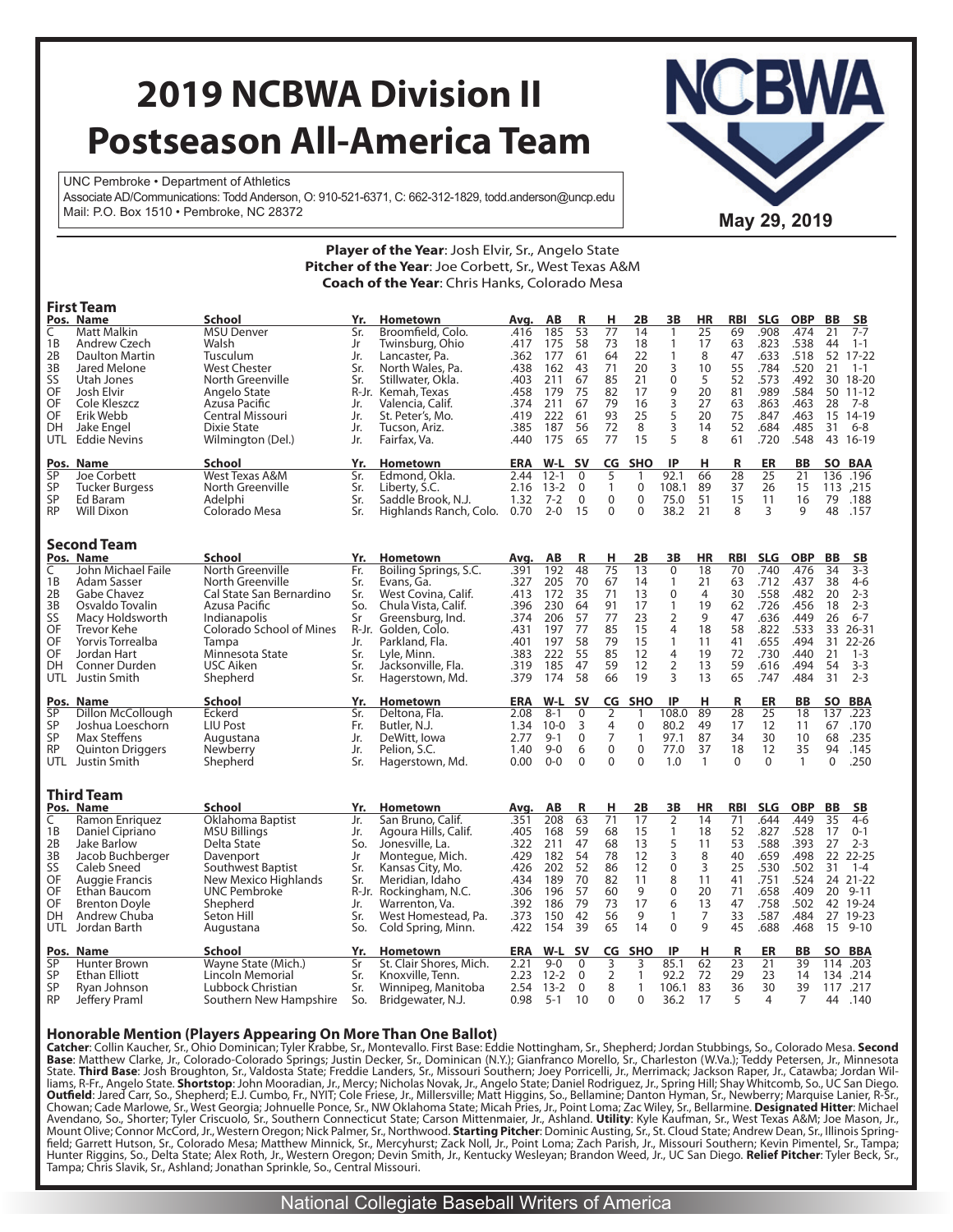## **2019 Postseason All-Region Teams**

#### **ATLANTIC REGION**

**Player of the Year:** Jared Melone, Sr., West Chester **Pitcher of the Year:** Matthew Minnick, R-Sr., Mercyhurst **Coach of the Year:** Mike Conte, California (Pa.)

#### **First Team**

Starting Pitcher: Matthew Minnick, R-Sr., Mercyhurst Starting Pitcher: Eli Nabholz, Sr., Millersville Starting Pitcher: Michael Stout, Sr., Fairmont State Relief Pitcher: Todd Marshall, Jr., Notre Dame (Ohio) Catcher: Jordan Clark, R-Sr., Concord First Base: Eddie Nottingham, Sr., Shepherd Second Base: Gianfranco Morello, Sr., Charleston (W.Va.) Third Base: Jared Melone, Sr., West Chester Shortstop: Anthony Stehlin, So., Concord Outfield: Brenton Doyle, Jr., Shepherd Outfield: Cole Friese, Jr., Millersville Outfield: Jared Carr, So., Shepherd Designated Hitter: Andrew Chuba, R-Sr., Seton Hill Utility: Justin Smith, Sr., Shepherd

### **Second Team**

Starting Pitcher: Tyler Garbee, Sr., Mercyhurst Starting Pitcher: Deven Judy, So., Gannon Starting Pitcher: Ashton Raines, Sr., Bloomsburg Relief Pitcher: Tyler Yankosky, Jr., Millersville Catcher: Elijah Quiceno, Jr., Gannon First Base: Joe Zirolli, Sr., West Chester Second Base: Kaylor Kulina, Sr., Millersville Third Base: Syeed Mahdi, Sr., Shepherd Shortstop: Joe Campagna, Sr., Slippery Rock Outfield: Liam McArthur, Sr., Lock Haven Outfield: Colby Johnson, Jr., Charleston Outfield: Eric Forbrick, Jr., West Virginia Wesleyan Designated Hitter: Nate Cardy, R-Sr., Gannon Utility: Cole Parks, Jr., Winston-Salem State

### **CENTRAL REGION**

**Player of the Year:** Erik Webb, Jr., Central Missouri **Pitcher of the Year:** Max Steffens, , Jr., Augustana **Coach of the Year:** Tim Huber, Augustana

### **First Team**

Starting Pitcher: Zach Parish, , Jr., Missouri Southern Starting Pitcher: Max Steffens, Jr., Augustana Starting Pitcher: Dominic Austing, Sr., St. Cloud State Relief Pitcher: Jonathan Sprinkle, So., Central Missouri Catcher: Ramon Enriquez, Jr., Oklahoma Baptist First Base: Reed Hjelle, Sr., Minnesota Crookston Second Base: Teddy Petersen, Jr., Minnesota State Third Base: Freddie Landers, Sr., Missouri Southern Shortstop: Caleb Sneed, Sr., Southwest Baptist Outfield: Erik Webb, Jr., Central Missouri Outfield: Jordan Hart, Sr., Minnesota State Outfield: Johnuelle Ponce, Sr., Northwest Oklahoma State Designated Hitter: Kane Koenigseder, Sr., Southern Arkansas Utility: Jordan Barth, So., Augustana

#### **Second Team**

Starting Pitcher: Dylan Hall, Jr., Central Oklahoma Starting Pitcher: Anthony Castaneda, Sr., Missouri Western Starting Pitcher: Matt Lundh, Jr., Arkansas Monticello Relief Pitcher: Matt Kortendick, Jr., Southern Arkansas Catcher: Hunter Hisky, Sr., Southwest Baptist First Base: Connor Quick, Jr., Northwest Missouri State Second Base: J.T. Mix, So., Augustana Third Base: Tristan Thomas, Jr., Arkansas Tech Shortstop: Nick Altermatt, Fr., Minnesota State Outfield: Mason Janvrin, Jr., Central Missouri Outfield: Michael Borst, Sr., Minot State

Outfield: Jake Gozzo, Sr., Oklahoma Baptist Designated Hitter: Andrew Hanson, So., Wayne State (Neb.) Utility Player: Cam Kline, So., Minnesota State

#### **Honorable Mention**

Starting Pitcher: Ryan Obrecht, Fr., Wayne State (Neb.); Isaac Hale, Sr., Arkansas Tech; Luke Chevalier, Sr., Northern State. Relief Pitcher: Ryder Yakel, Jr., Harding. Catcher: Tom Imholte, Sr., Minnesota State; Will Olson, So., Augustana. First Base: Mathew Meyer, Sr., St. Cloud State. Second Base: Austin Baker, Jr., Southern Arkansas. Third Base: Kyle Thompson, Sr., Wayne State (Neb.). Shortstop: Jordan Joseph, Sr., St. Cloud State. Outfield: Riley Johnson, Jr., Augustana; Mitch Mallek, Sr., St. Cloud State; D.J. Miller, Sr., Lindenwood. Designated Hitter: P.J. Harris, Sr., Oklahoma Baptist; Rafael Villela, Jr., Southwest Oklahoma State. Utility: Dylan McDearmon, Sr., Arkansas Tech.

#### **EAST REGION**

**Player of the Year:** Eddie Nevins, Jr., Wilmington (Del.) **Pitcher of the Year:** Ed Baram, Sr., Adelphi **Coach of the Year:** Mike Gaffney, LIU Post

#### **First Team**

Starting Pitcher: Ed Baram, Sr., Adelphi Starting Pitcher: Joshua Loeschorn, Fr., LIU Post Starting Pitcher: David Gauthier, Jr., Nyack Relief Pitcher: Jeffrey Praml, So., Southern New Hampshire Catcher: Eric Gilham, Sr., Chestnut Hill First Base: Andrew Taft, Sr., LeMoyne Second Base: Justin Decker, Sr., Dominican (N.Y.) Third Base: Joey Porricelli, Jr., Merrimack Shortstop: John Mooradian, Jr., Mercy Outfield: E.J. Cumbo, Fr., NYIT Outfield: Luke Johnson, Wilmington (Del.) Outfield: Rosario Missiti, Sr., Post Designated Hitter: Tyler Criscuolo, Sr., Southern Connecticut State Utility: Eddie Nevins, Jr., Wilmington (Del.)

### **Second Team**

Starting Pitcher: James Varela, Sr., LIU Post Starting Pitcher: Jake Walkinshaw, Sr., Southern New Hampshire Starting Pitcher: Dan Wirchansky, Sr., Pace Relief Pitcher: Nick Nardulli, So., Felician Catcher: Anthony Vaglica, Sr., LIU Post First Base: Kendall Small, Sr., Wilmington (Del.) Second Base: Michael Salmonese, Sr., Pace Third Base: Tyree Bradley, Fr., Bloomfield Shortstop: L.T. Struble, Sr., Felician Outfield: John LaRocca, Jr., NYIT Outfield: Brad Roberto, Sr., Franklin Pierce Outfield: Max Troiani, Jr., Bentley Designated Hitter: Michael Manzione, Sr., LIU Post Utility: Brett Mahm, Sr., Adelphi

#### **Honorable Mention**

Starting Pitcher: Cam Monagle, Sr., Merrimack; Brad Scull, Sr., Wilmington (Del.). Relief Pitcher: Tom Ambrosino, Jr., Adelphi. Second Base: Danny Healey, Sr., Felician. Shortstop: Joshua Colon, Jr., Dominican (N.Y.). Outfield: Matt Chamberlain, Jr., New Haven; Jon Strauss, Fr., Queens (N.Y.). Designated Hitter: Lawrence Cicileo, Jr., Adelphi. Utility: Dan Hyatt, Jr., Wilmington (Del.).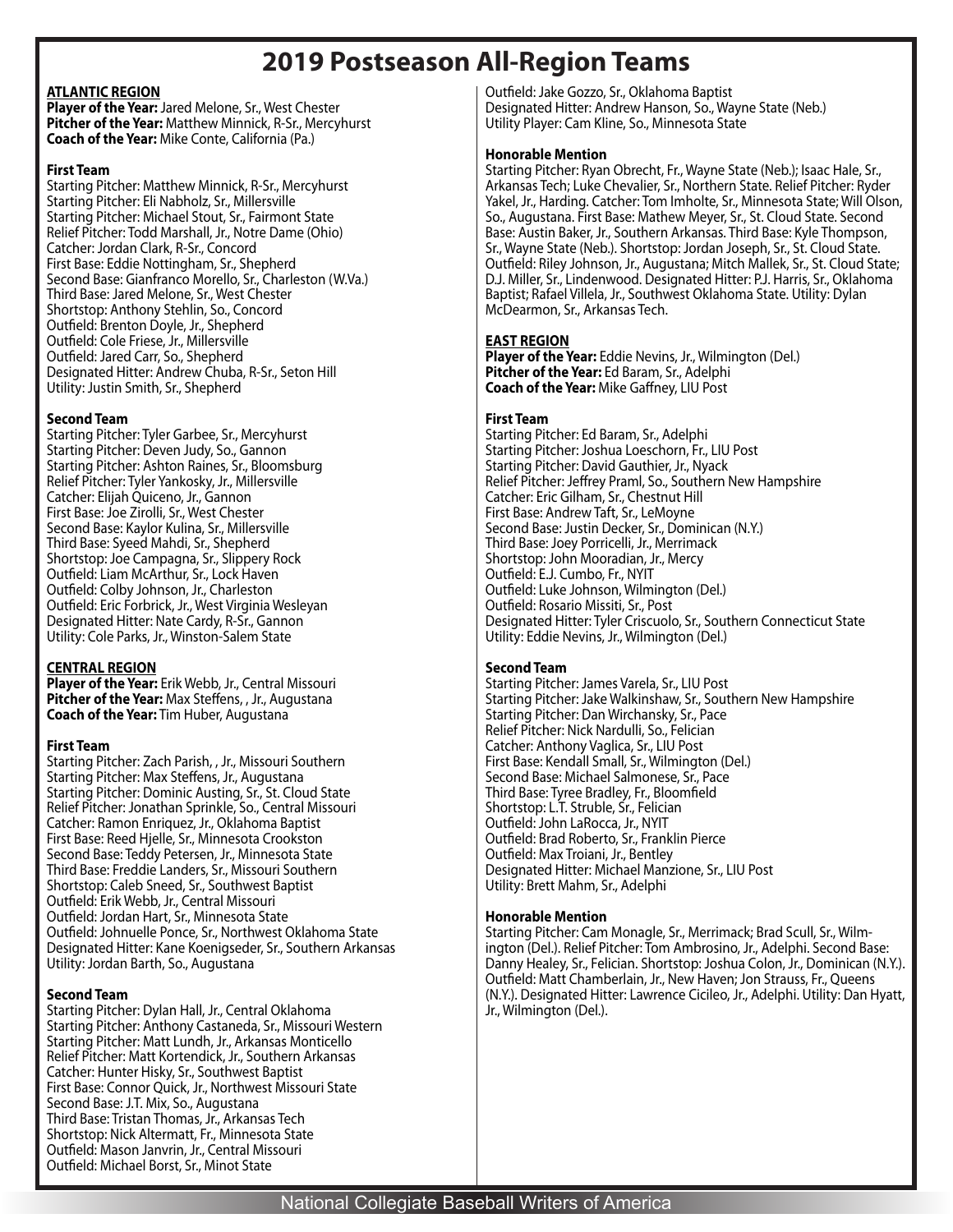### **2019 Postseason All-Region Teams**

### **MIDWEST REGION**

**Player of the Year:** Zac Wiley, Sr., Bellarmine **Pitcher of the Year:** Hunter Brown, Sr., Wayne State (Mich.) **Coach of the Year:** John Schaly, Ashland

#### **First Team**

Starting Pitcher: Hunter Brown, Sr., Wayne State (Mich.) Starting Pitcher: Andrew Dean, Sr., Illinois Springfield Starting Pitcher: Devin Smith, Jr., Kentucky Wesleyan Relief Pitcher: Chris Slavik, Sr., Ashland Catcher: Collin Kaucher, Sr., Ohio Dominican First Base: Andrew Czech, Jr., Walsh Second Base: Nolan Bryant, Jr., Davenport Third Base: Jacob Buchberger, Jr., Davenport Shortstop: Macy Holdsworth, Sr., Indianapolis Outfield: Zac Wiley, Sr., Bellarmine Outfield: Travis Harvey, Jr., Davenport Outfield: Matt Higgins, So., Bellarmine Designated Hitter: Carson Mittenmaier, Jr., Ashland Utility: Nick Palmer, Sr., Northwood

#### **Second Team**

Starting Pitcher: Devin Peters, Sr., Ashland Starting Pitcher: Justin Revels, Sr., Illinois Springfield Starting Pitcher: Eddie Mathias, Sr., Bellarmine Relief Pitcher: Lennon Gwizdala, Sr., Northwood Catcher: Chris Gambert, Jr., Bellarmine First Base: David Vinsky, Jr., Northwood Second Base: Cody Birdsong, Sr., Quincy Third Base: Colin Boerst, Sr., Hillsdale Shortstop: Austin Eifrid, So., Ashland Outfield: Brandon Post, Sr., Lewis Outfield: Kyle Orloff, Sr., Indianapolis Outfield: John Heckman, Sr., Tiffin Designated Hitter: Steven Ring, Sr., Hillsdale Utility: Nathan Mark, So., Rockhurst

### **SOUTH REGION**

**Player of the Year:** Yorvis Torrealba, Jr., Tampa **Ptcher of the Year:** Dillon McCollough, Sr., Eckerd **Coach of the Year:** Josh Beauregard, Eckerd,

### **First Team**

Starting Pitcher: Dillon McCollough, Sr., Eckerd Starting Pitcher: Kevin Pimentel, Sr., Tampa Starting Pitcher: Hunter Riggins, So., Delta State Relief Pitcher: Tyler Beck, Sr., Tampa Catcher: Tyler Krabbe, Sr., Montevallo First Base: Blaine Crim, Sr., Mississippi College Second Base: Jake Barlow, So., Delta State Third Base: Josh Broughton, Sr., Valdosta State Shortstop: Daniel Rodriguez, Jr., Spring Hill Outfield: Zach Howard, Sr., Embry-Riddle (Fla.) Outfield: Cade Marlowe, Sr., West Georgia Outfield: Yorvis Torrealba, Jr., Tampa Designated Hitter: Michael Avendano, So., Shorter Utility: Chris Cabrera, Jr., Barry

### **Second Team**

Starting Pitcher: Andy Marzhauser, Jr., Florida Tech Starting Pitcher: Dalton Minton, Sr., Delta State Starting Pitcher: Andrew Vaccacio, Sr., West Florida Relief Pitcher: Hugo Casilla, Sr., Barry Catcher: Mitch Calandra, Sr., Eckerd First Base: Logan Taylor, Sr., West Georgia Second Base: Chris O'Neil, Jr., Lane Third Base: Miguel Pimentel, Sr., Lee Shortstop: D.J. King, Sr., Valdosta State Outfield: Kevin Bryant, Jr., Albany State

Outfield: Garret Hiott, Sr., Eckerd Outfield: Brandon Seltzer, Jr., Palm Beach Atlantic Designated Hitter: Kirk Sidwell, Sr., Embry-Riddle (Fla.) Utility: Matthew Estrada, So., West Florida

#### **Honorable Mention**

Starting Pitcher: Mason Duke, Sr., Tampa; Garrett Goodall, So., Embry-Riddle (Fla.). Second Base: Jowenrick Daantji, Jr., Valdosta State. Third Base: Zach Scott, Jr., Florida Southern; Outfield: Bradon O'Connor, So., Benedict; Nolan Ramsey, Sr., Alabama-Huntsville; Matt Sullivan, Sr., West Florida.

#### **SOUTH CENTRAL REGION**

**Player of the Year:** Josh Elvir, R-Jr., Angelo State **Pitcher of the Year:** Joe Corbett, Sr., West Texas A&M **Coach of the Year:** Chris Hanks, Colorado Mesa

#### **First Team**

Starting Pitcher: Joe Corbett, Sr., West Texas A&M Starting Pitcher: Garrett Hutson, Sr., Colorado Mesa Starting Pitcher: Ryan Johnson, Sr., Lubbock Christian Relief Pitcher: Will Dixon, Sr., Colorado Mesa Catcher: Matt Malkin, Sr., MSU Denver First Base: Jordan Stubbings, So., Colorado Mesa Second Base: Matthew Clarke, Jr., Colorado-Colorado Springs Third Base: Jordan Williams, R-Fr., Angelo State Shortstop: Nicholas Novak, Jr., Angelo State Outfield: Josh Elvir, R-Jr., Angelo State Outfield: Auggie Francis, Sr., New Mexico Highlands Outfield: Trevor Kehe, R-Jr., Colorado School of Mines Designated Hitter: Jake Engel, Jr., Dixie State Utility: Kyle Kaufman, Sr., West Texas A&M

#### **Second Team**

Starting Pitcher: Javon Rigsby, R-Sr., Arkansas Fort Smith Starting Pitcher: Walter Pennington, Jr., Colorado School of Mines Starting Pitcher: Brian Archibald, Sr., Tarleton State Relief Pitcher: Dominic Yearego, Sr., West Texas A&M Catcher: Nick Seginowich, Jr., Angelo State Catcher: Mikey Gangwish, Sr., Colorado School of Mines First Base: Jace Selsor, Sr., Colorado School of Mines Second Base: Tyler Hollow, So., Dixie State Third Base: Braden Hayward, Sr., Lubbock Christian Third Base: Dakota Popham, Sr., CSU-Pueblo Shortstop: Matt McDermott, Jr., Colorado-Colorado Springs Shortstop: Jorge Napoles, Sr., Texas A&M-International Outfield: Hill Alexander, Sr., Lubbock Christian Outfield: Keone Givens, Jr., West Texas A&M Outfield: Hunter Markwardt, Jr., Oklahoma Christian Designated Hitter: Lachlan Mayo, Sr., Angelo State Utility: Hayden Jaco, Sr., Cameron